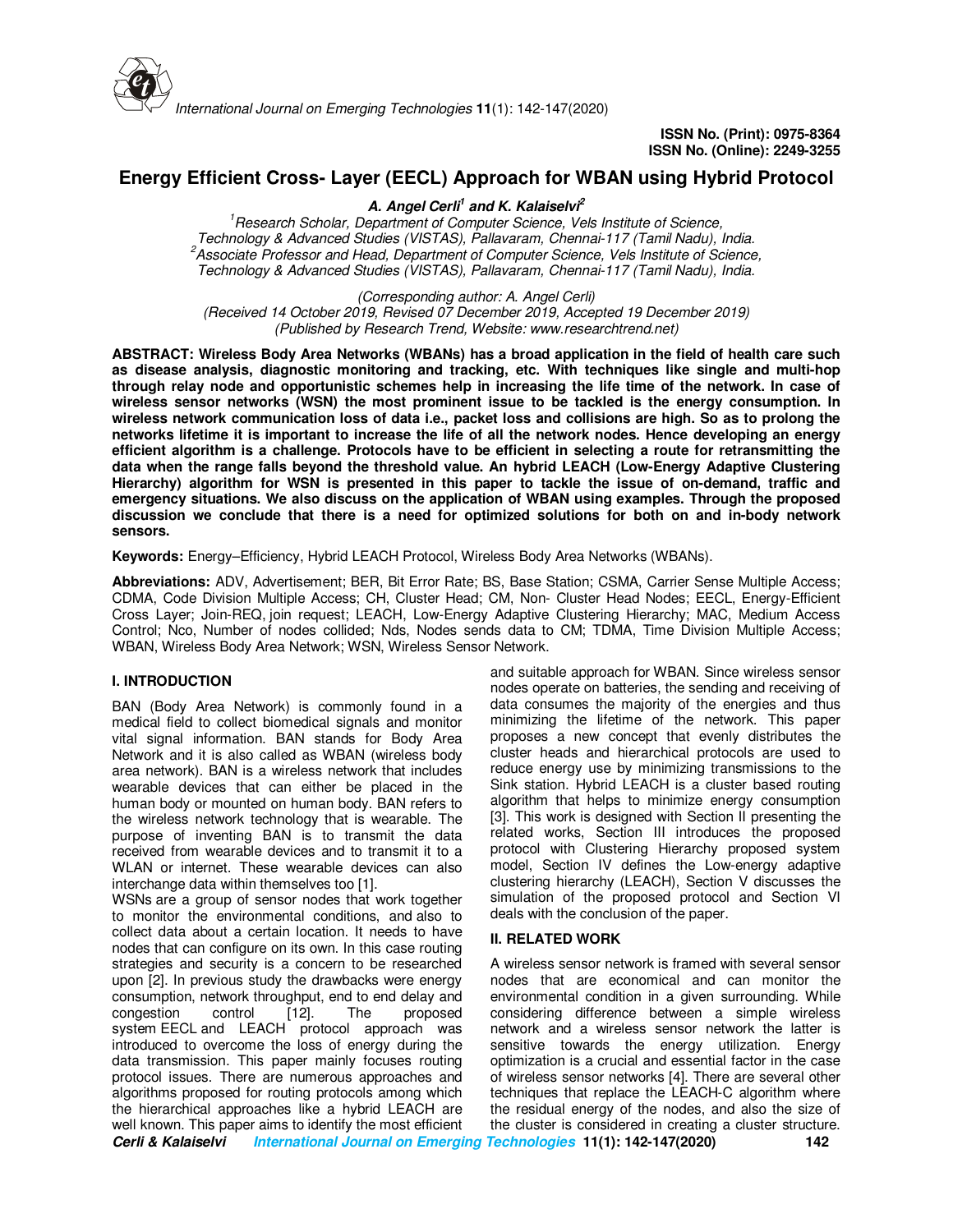The modified LEACH-C algorithm is compared with random LEACH and Max Energy LEACH, or any other LEACH-C algorithm to analyze its load balancing efficiency and distribution of cluster heads [5]. The network layer uses the energy from the physical layer and based on this energy level it is decided whether to drop the packets or immediately forward the packet or delay it if the battery level is too low. The energy<br>management schemes can be classified into management schemes can transmission management schemes, battery management schemes and system power management schemes [6]. This work also considers minimizing noise and inaccuracies in data using Kalman filter also the shortest path between one to another node is identified to maintain efficiency in utilizing the energy [7]. Due to limited resources and limited energy levels it is difficult to maintain a strong security protocol during transmission of data. However there are some security mechanisms that are proposed for wireless sensor networks. With the advantage of using Hybrid LEACH also provides security terms to the network. The dynamic nature of communication in Hybrid LEACH makes it complicated to apply the existing security solutions [8]. The projected OE-LEACH (An Optimized Energy economical LEACH algorithmic program for WSNs) to reinforce the performance of the LEACH Protocol, cut back time delay and energy consumption [10]. The proposed work uses CASTALIA simulator and OMNET++ provides energy efficiency in collecting a patient data. In data link layer, MAC (Medium Access Control) protocols specific to WBAN help in energy efficiency [11]. The techniques of node replacement, combination of genetic algorithm in the effectiveness of fault node algorithm is used and for creating a route path of sensor node, grade diffusion algorithm are used [13]. In the study macro cells multi –tier architecture, different types of licensed small cells, relays, and device-to-device (D2D) networks will be adopted by 5G systems to serve with different quality-of-service and energy-efficient manner [14]. In this analysis, a cross layer style methodology was adopted to style associate degree energy economical routing protocol entitled "Position Responsive Routing Protocol" (PRRP). The outcomes show a significant improvement in the WSN regarding energy efficiency and the overall performance of WSN [15].

### **III. PROPOSED SYSTEM MODEL**

**Clustering Hierarchy.** Hybrid LEACH follows a hierarchical protocol where the nodes transport data to cluster heads. These cluster heads collect data so as to gather and condense the data and finally forwards to the sink station also called as base station. The cluster heads are decided upon stochastic algorithm at each round. The hybrid LEACH approach assumes that all the nodes are radio powerful and they can reach the base station directly or thinking that the cluster head to near to the base station. Using the radio power at all times will actually waste energy.

Once a node is ranked as cluster head it will not become a cluster head another time until P rounds. Here P refers to desire percentage of cluster heads. Hence, each node will have 1/P probability of getting a chance to become a cluster head again. At every round the nodes selects a cluster node that's close, and becomes a member of that cluster group. Once the cluster groups are formed the cluster head prepares a schedule for all nodes to perform transmission of data. The nodes that are not a cluster head will contact the cluster head through TDMA (Time Division Multiple Access) fashion based on the schedule prepared by cluster head. In this design the nodes use less energy to communicate with the cluster head and keep its radio on only during its time slot. Hybrid LEACH also implements CDMA (Code Division Multiple Access) for different clusters to have different CDMA codes thereby reducing the interference between the clusters.



**Fig. 1.** Cluster Formation in hybrid LEACH.

The hybrid LEACH approach divides all nodes as cluster groups, and each cluster group has a cluster head that is selected on random basis. There is no central node to control the cluster head selection and hybrid LEACH follows a distributed algorithm to select cluster heads. In distributed algorithm each node makes

its own decision if it can become a cluster head or not.<br> **System Model.** Hybrid LEACH follov **System Model.** Hybrid LEACH follows cluster base protocol where the nodes are classified as clusters. These cluster groups have a cluster head. Nodes in the cluster transmit data to that group cluster head, and it in turn sends it to the base station. This approach makes it possible to allocate energy to all sensors nodes in a homogeneous behavior. The cluster head selection is a dynamic in nature in hybrid LEACH, and it keeps rotating among different sensors, so that, energy shortage of a single node does not happen [9]. WBAN infrastructure designed for medical application is shown above.

Here traffics in WBAN are organized into On-demand, Normal and Emergency traffic. (1) Normal traffic refers to the traffic that occurs under normal conditions where there are no time-critical and on-demand events. (2) Ondemand traffic refers to the traffic that occurs when a coordinator or doctor wants certain information for diagnostic purpose. (3) Emergency traffic occurs when the predefined threshold is exceeded and it must be accompanied in less than one second. Emergency traffic occurs at any situations and not on regular intervals. It is unpredictable too.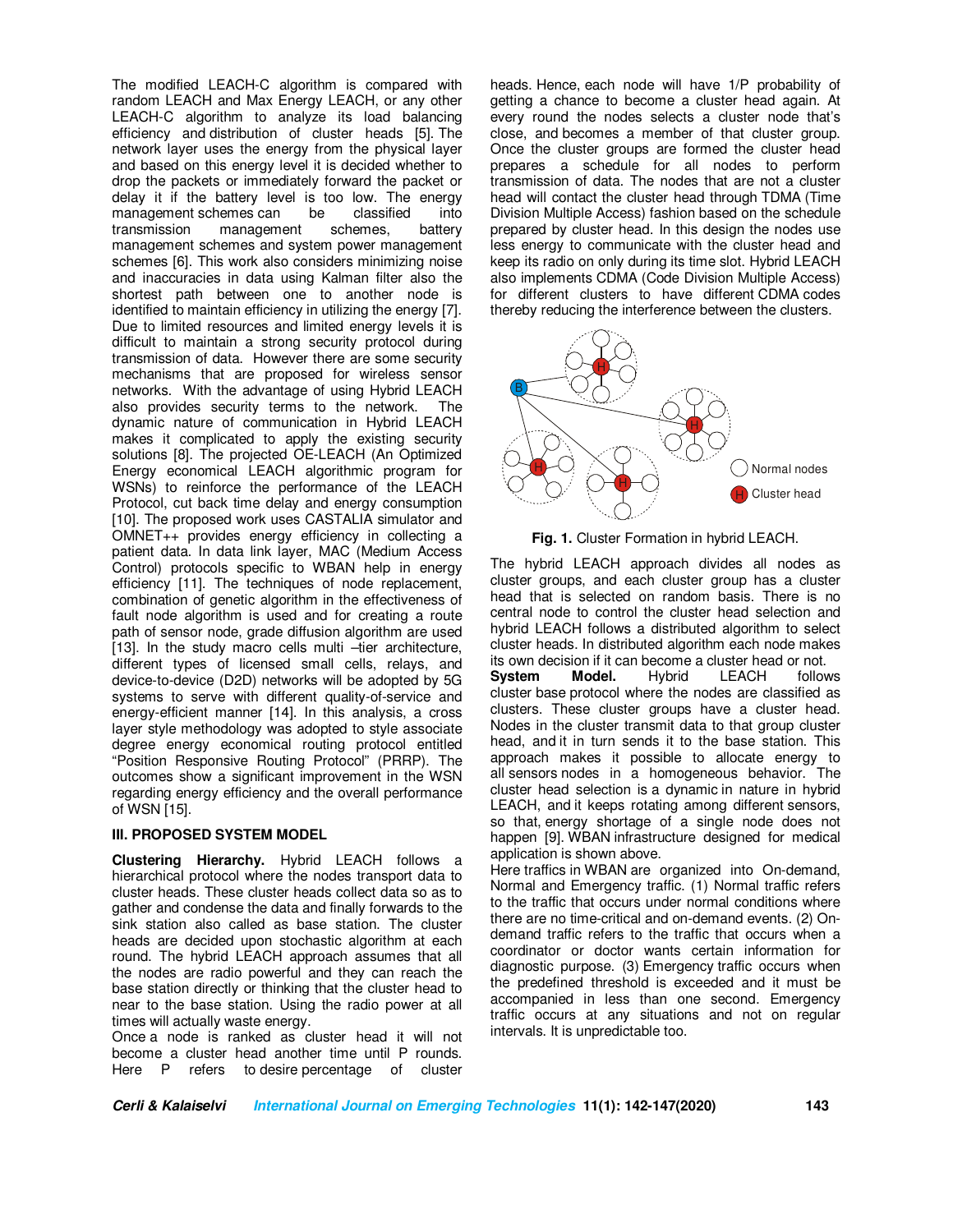

**Fig. 2.** WBAN Infrastructure for Medical Applications.

The flow characteristics of sensor are mentioned below: (a) The nodes are connected with their respective Cluster Head (CH).

(b) The CH's are connected to each other.

(c) The Base station (BS) can connect to all CH's.

(d) The individual nodes cannot connect to each other.

(e) The sensor nodes will not be able to connect to the CH through BS etc.

(f) The information from the monitor station passes through the BS, CH to reach the end node.

### **IV. LOW-ENERGY ADAPTIVE CLUSTERING HIERARCHY**

**Cluster Set-up Phase:** Hybrid LEACH is designed mainly to minimize energy consumption in WSN and minimize time delay is transmitting data and increase network lifetime and network stability period. This is achieved by concentrating on the nodes that do not have data to be sent on regular basis. In such as a situation data is available to the node only when the event is triggered. So in scenarios where no event occurs these sensor nodes need not be active in the channel. Energy is consumed in having the node in the idle state too; hence the proposed method uses slots where the nodes do not have data to transmit. In the proposed approach slots are not assigned to these idle nodes, and these free and useless slots are converted into useful slots. Thereby reducing the energy consumed by idle listening and decreases the waiting time of nodes and nodes get more than one slot in a frame. The overall process works in a round model and each round has two phases namely: Steady State Phase and Cluster Set-up Phase. Cluster set-up phase is divided into two parts cluster head selection and cluster formation.

**Cluster Head Selection:** Based on the present energy level the nodes announce its probability value of becoming a cluster head to the base station. The node that has the highest probability becomes the cluster head for that round. Once the cluster head is decided it broadcasts an ADV message called as Advertisement message that includes two fields node's ID and distinguishable header with control information using CSMA (Carrier Sense Multiple Access) and MAC (Medium Access Control) protocol. Now all the nodes to

decide its cluster head depending on the received signal strength of the cluster head. To have balanced energy consumption among nodes, cluster head keeps changing based on the random number that is picked up by the nodes between 0 to 1. The number below the threshold value T (n), is termed as the cluster head.  $\boldsymbol{\eta}$ 

$$
T(n) = \left\{ \left( 1 - p\left(rmod\frac{1}{p}\right)\right), if n \in G \right\}
$$
\n<sup>(1)</sup>

Here, p stands for probability of cluster head selection; r for current round and the term G represent the nodes that are not cluster heads in the previous 1/p rounds.

**Cluster Formation:** Once the cluster head is selected the non-cluster head nodes transmit a Join-REQ (join request) to the cluster heads using CSMA and MAC protocol. This message includes Node's ID, Cluster Head ID and distinguishable header with control information. This message is sent by the node based on the receiving signal strength of ADV message that the cluster head sends. By this method, the clusters are formed.



**Fig. 3.** Process flow diagram in set-up phase of hybrid LEACH Protocol.

**Cerli & Kalaiselvi International Journal on Emerging Technologies 11(1): 142-147(2020) 144**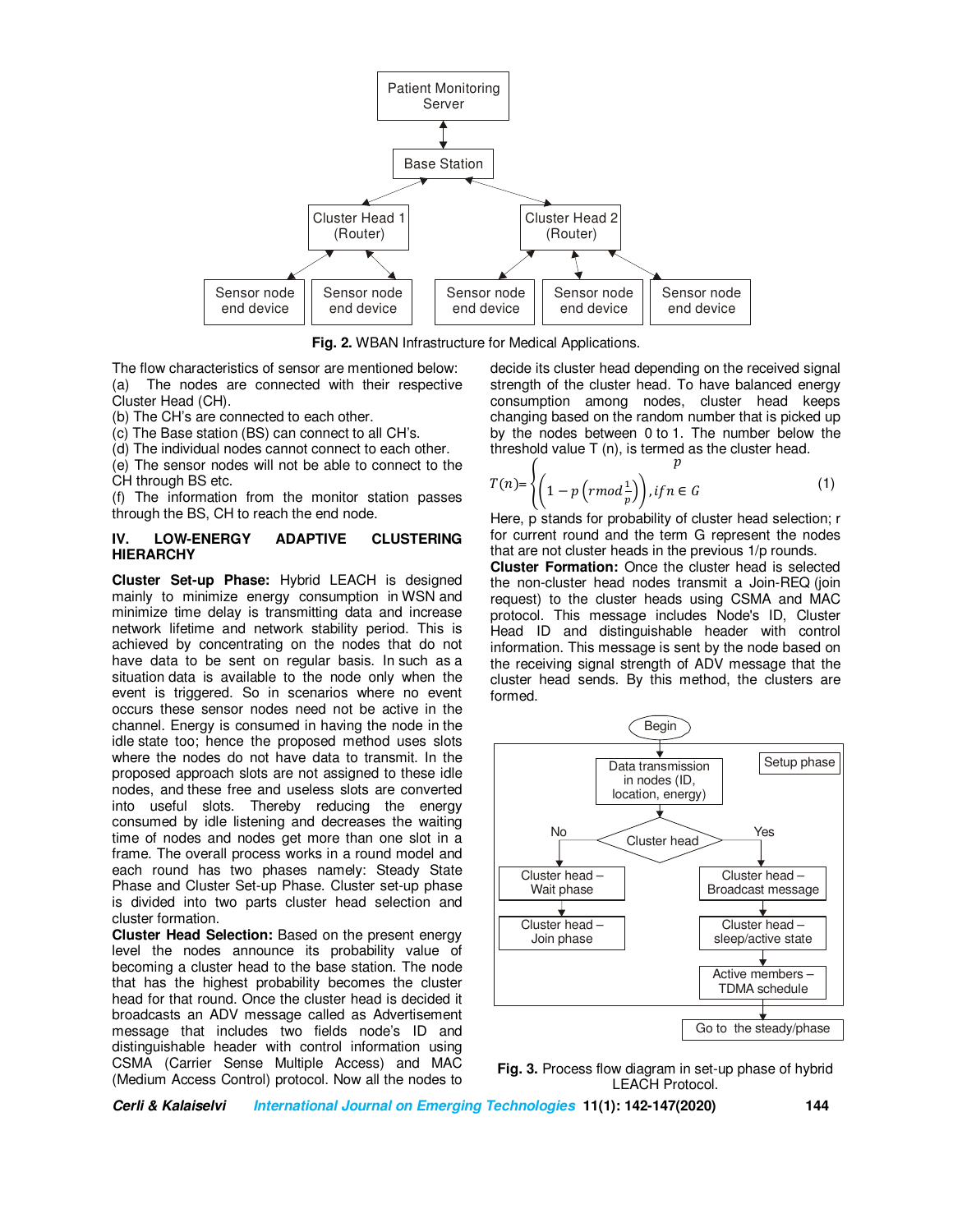The above figure demonstrates the working procedure for the proposed system. Once the lifetime of the node ends, the results are broadcasted.

**Steady State Phase:** The Hybrid LEACH protocol follows a distributed algorithm to form clusters and Base Station is not involved in this process. Stochastic algorithm is followed in every round to decide if the node can become cluster head. This algorithm also responsible for cluster head node selection and notification of non-cluster head nodes. This phase is classified into three parts namely:

- (i) Advertisement
- (ii) Cluster set-up
- (iii) Transmission schedule creation

The algorithm is proposed aiming that no single node gets the chance of becoming a cluster head. The cluster head selection process is based on a random number selection. Selection of random number is generated by sensor nodes which hold value range between 0 and 1 the threshold value is estimated as below:





**Fig. 4.** Flow-chart of Steady State Phase in HYBRID LEACH Protocol.

Here p stands for cluster head probability, r for the current round and G represents nodes that are not cluster heads in the last 1/p rounds.

To reduce energy cost, steady state phase is designed with several frames, which means set-up phase has<br>extended time limit than steady state extended time limit than steady state phase. Therefore, over a period, the system moves back again into set up phase and initiates another round and chooses a new cluster head.

To decrease the interface among various clusters, different CDMA code is used to communicate for each cluster. Here BS refers to base station, CH as cluster head, CM are non-cluster head nodes, Nco as the number of nodes collided, Nds as nodes that have data to send out of CM, Nan is the number of slots not allocated and t is timer.

### **Algorithm: Steady State Phase using Proposed Method**

### **Proposed EECL (Energy-Efficient Cross-Layer) approach**

**Step 1:** Initialize:  $N \rightarrow$  Number of nodes in WSN.

**Step 2:** Check I ≠ N length do

Time sensing = Time of transmitted (tr) - received packets(pr).

**Step3:** Switch

Case 1: node \_status= ideal

No. of packet receive in node *i*

Case 2: node status =transmit

Calculate: transmit power.

Calculate: node distance and

BER (Bit Error Rate)

Calculate: Received Power

Calculate: Current Energy

**Step4:** Check: *if* (Current\_Energy> Threshold) &&

(node*i+1\_BER>=0.5* )*then* 

Forward : All the received packet to the node *i + n* with  $BER < 0.5$ 

Calculate: energy consumption in node

*else*

Forward : All the received packet to the node *i + n* with Min distance or node  $i + 1$ 

**Step 5:** Check:

energy consumption in node*<=* threshold

*if* (Slot \_time >0) *then* 

 $node$  status = sleep

else

 $node$  status = ideal

**Step 6:** end

**Energy Calculation In Hybrid Leach Protocol**: To calculate energy in the hybrid LEACH Protocol.

The nodes that communicate with each other and with the base station are within the communication range.

– The Base or the Sink Station is located at the center of the network.

- Energy dispersion is being neglected here.
- All the nodes in the network are of same capability.

– Therefore, the energy that is needed to transmit k-bit message at a distance d is -

$$
E_{Tx}(k,d) = \frac{k * E_{elec} + k * E_{fs} * d^2 d < 0}{k * E_{elec} + k * E_{amp} * d^4 d \geq 0} \tag{3}
$$

Meantime the nodes calculate their BER and broadcast it to others using Hello message during routing information exchanging process.

The BER was modeled using the following equations:

$$
P_{BER} = 1 - (1 - P_{e\frac{B}{F}}) (1 - T)^{n-1}
$$
 (4)

$$
T = \frac{2(1 - 2P_{BER})}{(1 - P_{BER})(w + 1) + P_{BER}W(1 - 2P_{BER}^n)}
$$
(5)

$$
P_{BER} = P_{e_F^B} + P_c - P_{e_F^B} P_c \tag{6}
$$

 $P_{e^{\frac{B}{r}}}$  the probability of error of bit/frame

 $T \stackrel{F}{\rightarrow}$  the given time slot

**Cerli & Kalaiselvi International Journal on Emerging Technologies 11(1): 142-147(2020) 145**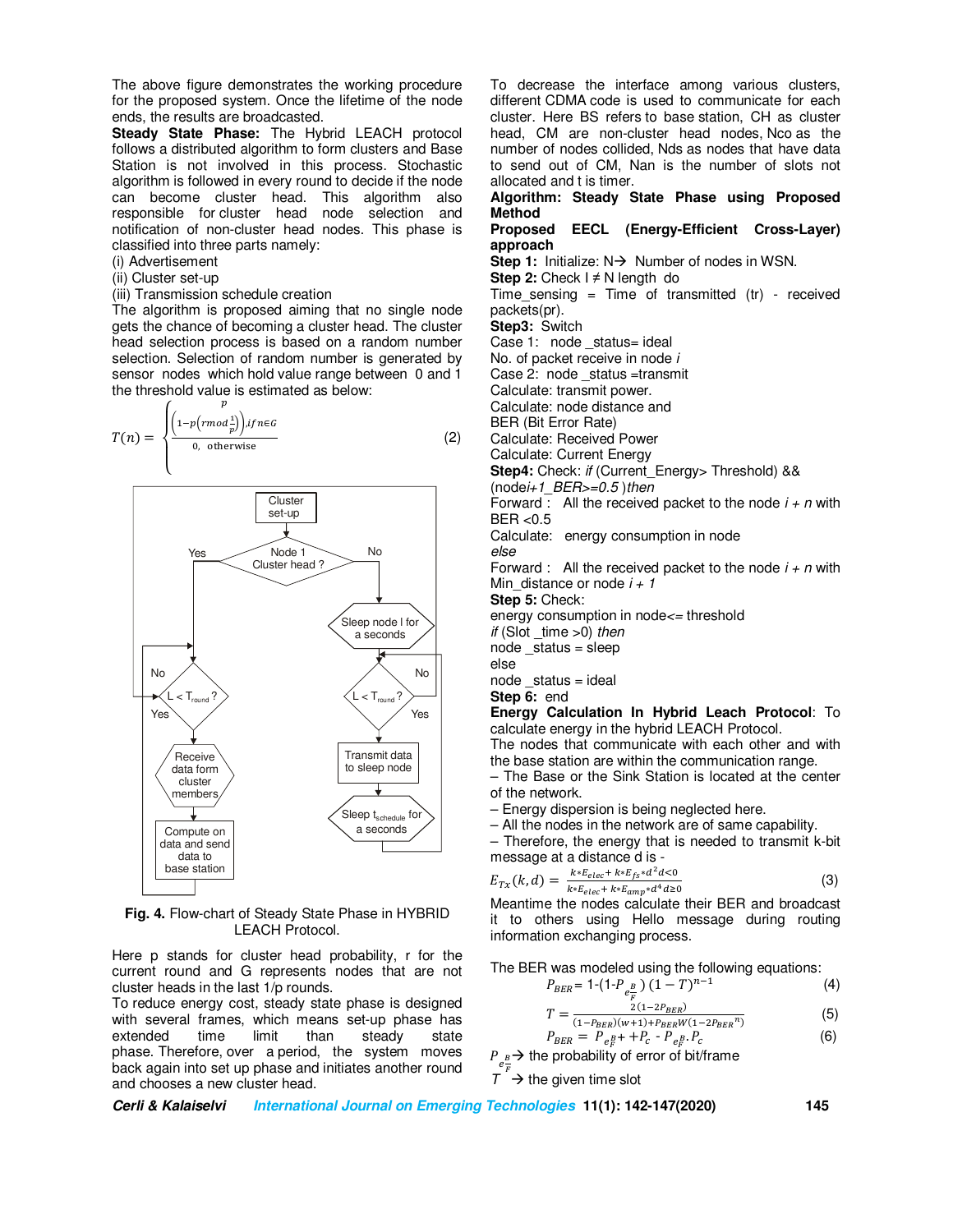$W I \rightarrow$  the initial window size.

Case1: ideal  
\n
$$
P_{\text{ideal}} = (1 - T)^n
$$
\nCase 2: transmit  
\n
$$
P_{\text{transmit}} = n \, T(1 - T)^{n-1}
$$
\nCase 3:  
\n
$$
P_c = 1 - P_{\text{ideal}} - P_{\text{transmit}}
$$
\n(9)

#### **V. RESULT AND DISCUSSION**

Matlab R2014a (Matrix Laboratory) is used to execute simulation process to compare the results of hybrid LEACH and the improved hybrid LEACH algorithms. The above methods are compared based on total energy consumption of nodes, and the overall lifetime of the network. Lifetime of the network refers to the time from beginning of the simulation until the last node in the network dies. As we are aware that the energy factor is limited in WSN it plays as an important indicator in deciding the lifetime of the network. The simulation circumstances considered in this work are:

1. The sensor nodes are distributed randomly across the square region.

2. The nodes hold a fixed location after it is deployed. These nodes are homogeneous in nature with unique ID number until its life in the network and the energy factor is limited.

3. The base station or the sink station holds a fixed location and is placed in the center of region.

4. Single-hop and multi-hop techniques are used for the nodes to communicate with the sink station.

5. Wireless transmitter power can be adjusted. Since the energy factor is limited in WSN, energy consumption is a crucial factor that indicates the performance of the network.

### **Assumption:**

#### **Table 1: Simulation environment parameters.**

| <b>Parameters</b>            | <b>Parameters</b>                         |
|------------------------------|-------------------------------------------|
| Area 500*500                 | Packet size 4500 bits                     |
| Nodes number<br>500          | Eelec<br>60nJ/bit                         |
| <b>Initial Energy</b><br>1J  | Radio electronics energy, $=$<br>50nJ/bit |
| CH proportion $P=8%$         | Average Data rate= 25 kbps,               |
| <b>BS</b> location (100,100) |                                           |

**Simulation Parameter:** The simulation scenario consists of 200 nodes that are distributed randomly in the square area that measures to 200m \* 200m. The base station holds the center of the region with coordinates as (100, 100). The term network lifetime defines the start time of the simulation and ends until the last node in the network dies. The network lifetime in case of WSN can be divided into stable and unstable period. Stable period refers to the lifetime between the beginning of the simulation till the first node dies and unstable period is the time from the first node's death till the end of simulation. If in case some nodes start to die then the entire network operation gets spoiled and unstable, hence longer the stable period better is the network performance. In case of hybrid LEACH protocol, cluster heads are responsible for communication as well as data fusing or data collection. These cluster heads are randomly chosen and Fig. 5

denotes randomly distributed cluster heads die at very early stage due to low energy and long distance to the base station. The fig.6 represents the data rate between the nodes, which is determined by the distance between nodes. By having secondary cluster heads for these clusters help to continue the communication with the other nodes, and also to continue with data fusing. In this case energy load is balanced among the cluster heads, and eliminates early death of these cluster heads and resulting in stable period of the network lifetime to be prolonged. In Fig. 7 the energy efficiency is shown.

#### **Randomly distributed nodes**



**Fig. 5. Randomly distributed nodes.** 



**Fig. 6.** Data Rate vs Distance between nodes.

#### **Energy Efficient Nodes**



**Fig. 7.** Data Rate vs Energy Efficient between WSN.

## **VI. CONCLUSION AND FUTURE WORK**

With the random selection of cluster head in hybrid LEACH protocol can cause some cluster heads with less energy or their distance to the base station is far. Due to these factors the cluster heads may die soon. To tackle this issue a modified algorithm of hybrid LEACH protocol is projected to balance this energy

**Cerli & Kalaiselvi International Journal on Emerging Technologies 11(1): 142-147(2020) 146**